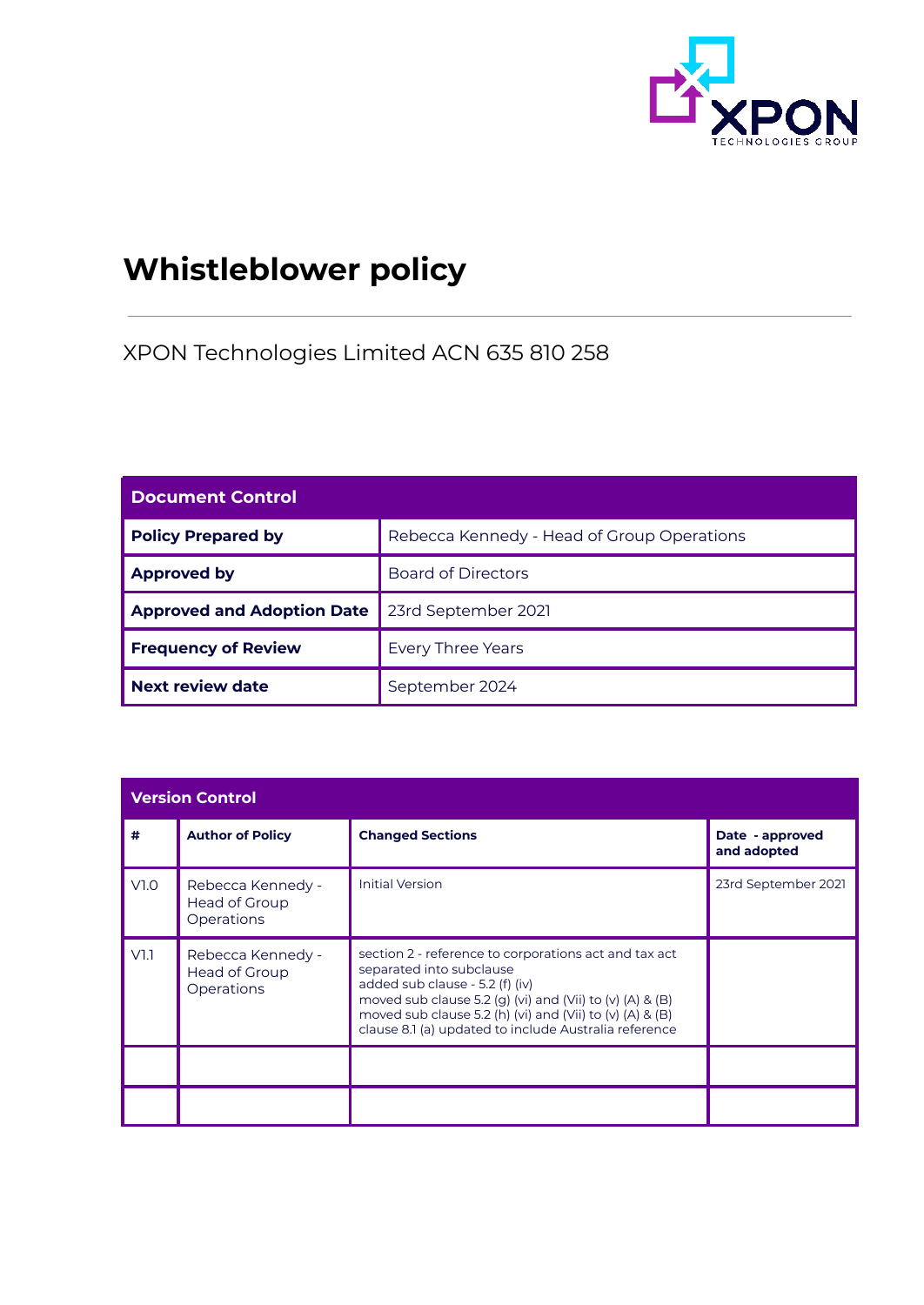

# **Table of contents**

| <b>Policy Overview</b>                                               | $\overline{\mathbf{3}}$ |
|----------------------------------------------------------------------|-------------------------|
| Purpose                                                              | $\overline{3}$          |
| Who this Policy applies to                                           | $\overline{\mathbf{3}}$ |
| <b>Access to Policy</b>                                              | 4                       |
| <b>Making a Disclosure</b>                                           | 4                       |
| Disclosures which will be dealt with under this Policy               | 4                       |
| Reportable Conduct                                                   | 4                       |
| Personal work related grievances                                     | 5                       |
| False reporting                                                      | 6                       |
| <b>How to make a Disclosure</b>                                      | 6                       |
| All Disclosures                                                      | 6                       |
| Disclosures made by Eligible Whistleblowers                          | 6                       |
| Public Interest Disclosures and Emergency Disclosures                | 8                       |
| Anonymous Disclosures                                                | 8                       |
| <b>How we deal with Disclosures</b>                                  | 10                      |
| Roles and responsibilities                                           | 10                      |
| <b>Assessment and investigation of Disclosures</b>                   | 10                      |
| Initial assessment of Disclosures                                    | 10                      |
| Investigation by Whistleblower Investigation Officer                 | 11                      |
| Ongoing support and protection by Whistleblower Protection Officer   | 11                      |
| Keeping you informed                                                 | 12                      |
| Ensuring fair treatment of individuals mentioned in a Disclosure     | 12                      |
| <b>Support and protection of whistleblowers</b>                      | 12                      |
| Protecting your identity                                             | 12                      |
| Protection from detrimental conduct                                  | 13                      |
| Civil, criminal and administrative liability protection              | 14                      |
| Concerns about breaches of confidentiality and victimising behaviour | 15                      |
| <b>Reports and recommendations</b>                                   | 15                      |
| Ensuring the ongoing effectiveness of this Policy                    | 15                      |
| <b>Training</b>                                                      | 16                      |
| <b>Review of this Policy</b>                                         | 16                      |
| <b>Glossary</b>                                                      | 17                      |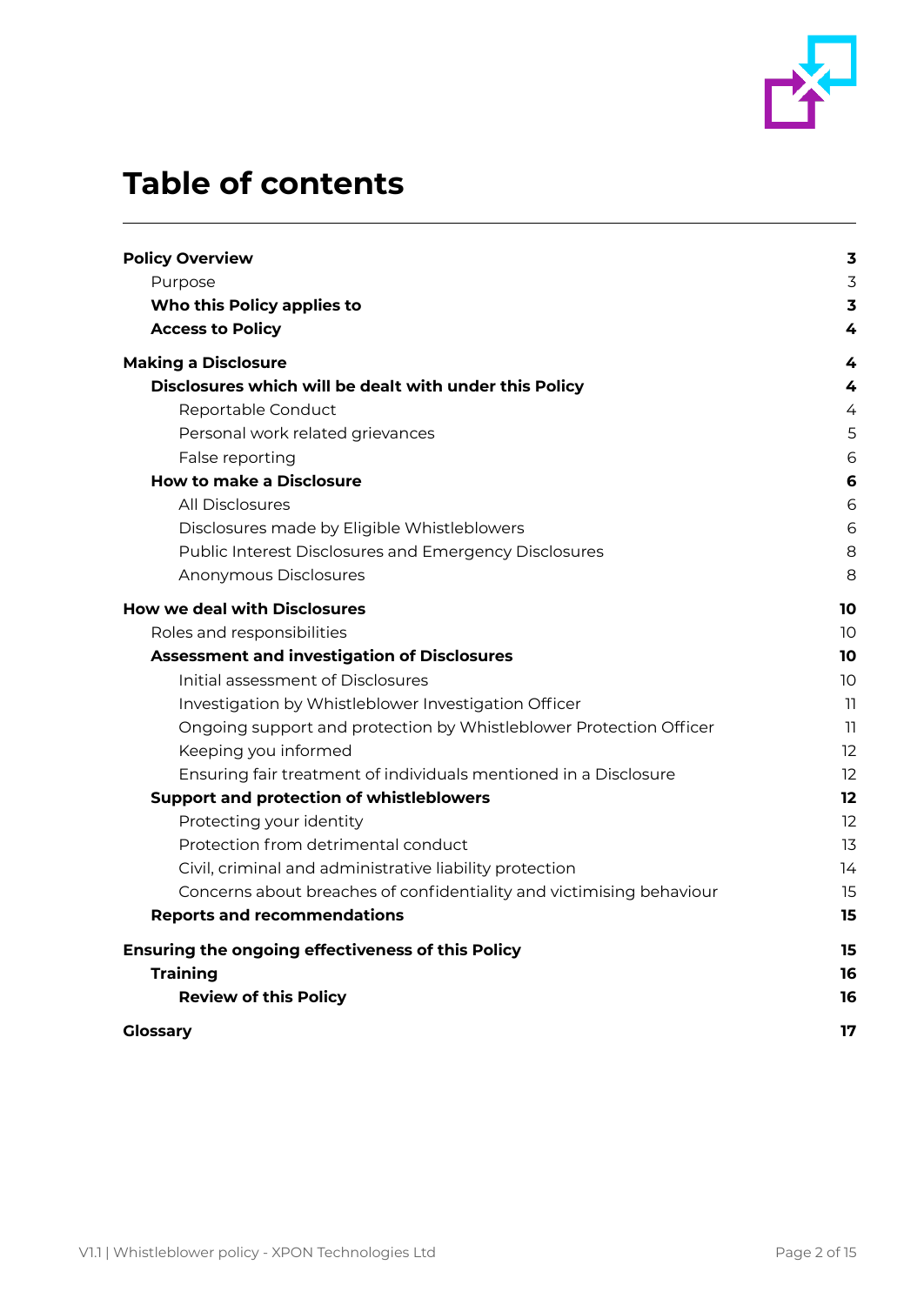

# <span id="page-2-0"></span>**Policy Overview**

# <span id="page-2-1"></span>**1 Purpose**

- (a) We are committed to doing business in an open and accountable way through supporting a culture of honest and ethical behaviour. We recognise that an important aspect of this is that individuals feel confident about reporting any concerns they may have about suspicious activity or wrongdoing in relation to our business activities without fear of harm or reprisal.
- (b) The purpose of this Policy is to set out:
	- (i) the processes and procedures for the disclosure, investigation and resolution of suspicious activity or wrongdoing of the kind referred to in section 4.1 below (**Reportable Conduct**); and
	- (ii) the guidelines for the support and protection of individuals who wish to raise concerns about Reportable Conduct (**Disclosure**).

# <span id="page-2-2"></span>**2 Who this Policy applies to**

- (a) We do not tolerate Reportable Conduct and urge anyone who becomes aware of known or suspected Reportable Conduct to make a Disclosure in accordance with this Policy.
- (b) You will also be eligible for certain protections if you make a Disclosure in accordance with this Policy and you are (or have ever been) any of the following in relation to XPON:
	- (i) an officer or employee;
	- (ii) a supplier of goods or services (whether paid or unpaid) including their employees;
	- (iii) a relative of an individual referred to in section 2(b)(i) or (ii); or
	- (iv) a dependant of an individual referred to in section section 2(b)(i) or (ii), or of that individual's spouse,

(each an **Eligible Whistleblower**). See section 8.3 for more information about these protections.

(c) If you are based in Australia, the eligibilities in section 2(b) arise under the Corporations Act or Tax Act (if the Reportable Conduct relates to tax avoidance behaviour or other tax issues).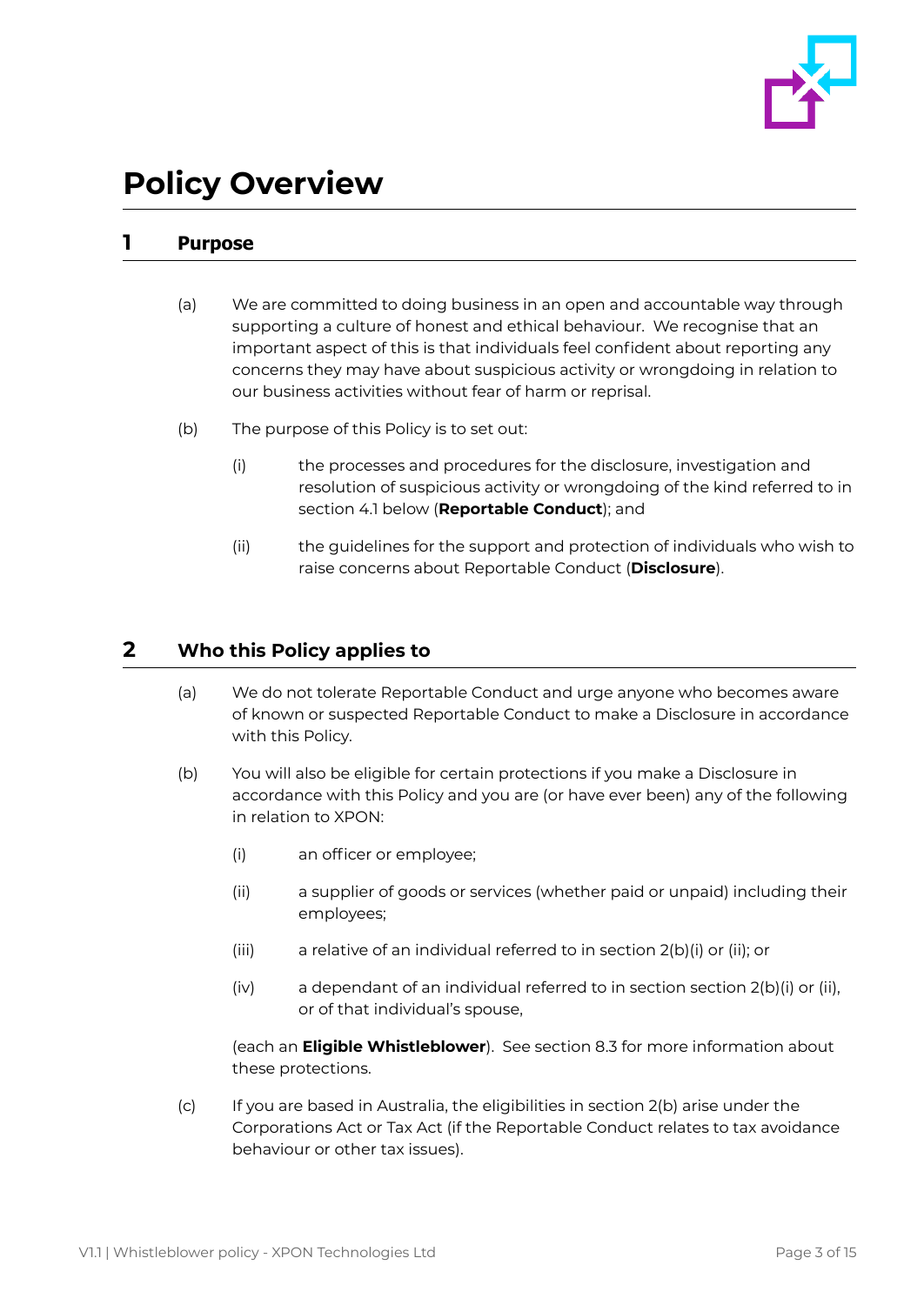

# <span id="page-3-0"></span>**3 Access to Policy**

A copy of this Policy will be available on our website at [www.xpon.ai](http://www.xpon.ai)

# <span id="page-3-1"></span>**Making a Disclosure**

## <span id="page-3-2"></span>**4 Disclosures which will be dealt with under this Policy**

### <span id="page-3-3"></span>**4.1 Reportable Conduct**

- (a) Reportable Conduct refers to any matter that you know, or have reasonable grounds to suspect, concerns:
	- (i) misconduct (including fraud, negligence, default, breach of trust or duty);
	- (ii) an improper state of affairs or circumstances; or
	- (iii) any illegal activity,

involving XPON (including its employees or officers) or its related bodies corporate in any way (whether or not it involves a contravention of a particular law).

- (b) For example, Reportable Conduct may refer to:
	- (i) illegal conduct;
	- (ii) fraud, money laundering or misappropriation of funds;
	- (iii) dishonest or unethical behaviour and practices;
	- (iv) offering or accepting a bribe;
	- (v) financial irregularities;
	- (vi) failure to comply with, or breach of, legal or regulatory requirements;
	- (vii) conduct which indicates a significant risk to public safety or the stability of, or confidence in, the financial system (even if it does not involve a breach of a particular law); or
	- (viii) engaging in, or threatening to engage in, detrimental conduct against a person who has made a Disclosure or is believed or suspected to have made or be planning to make a Disclosure under this Policy, regardless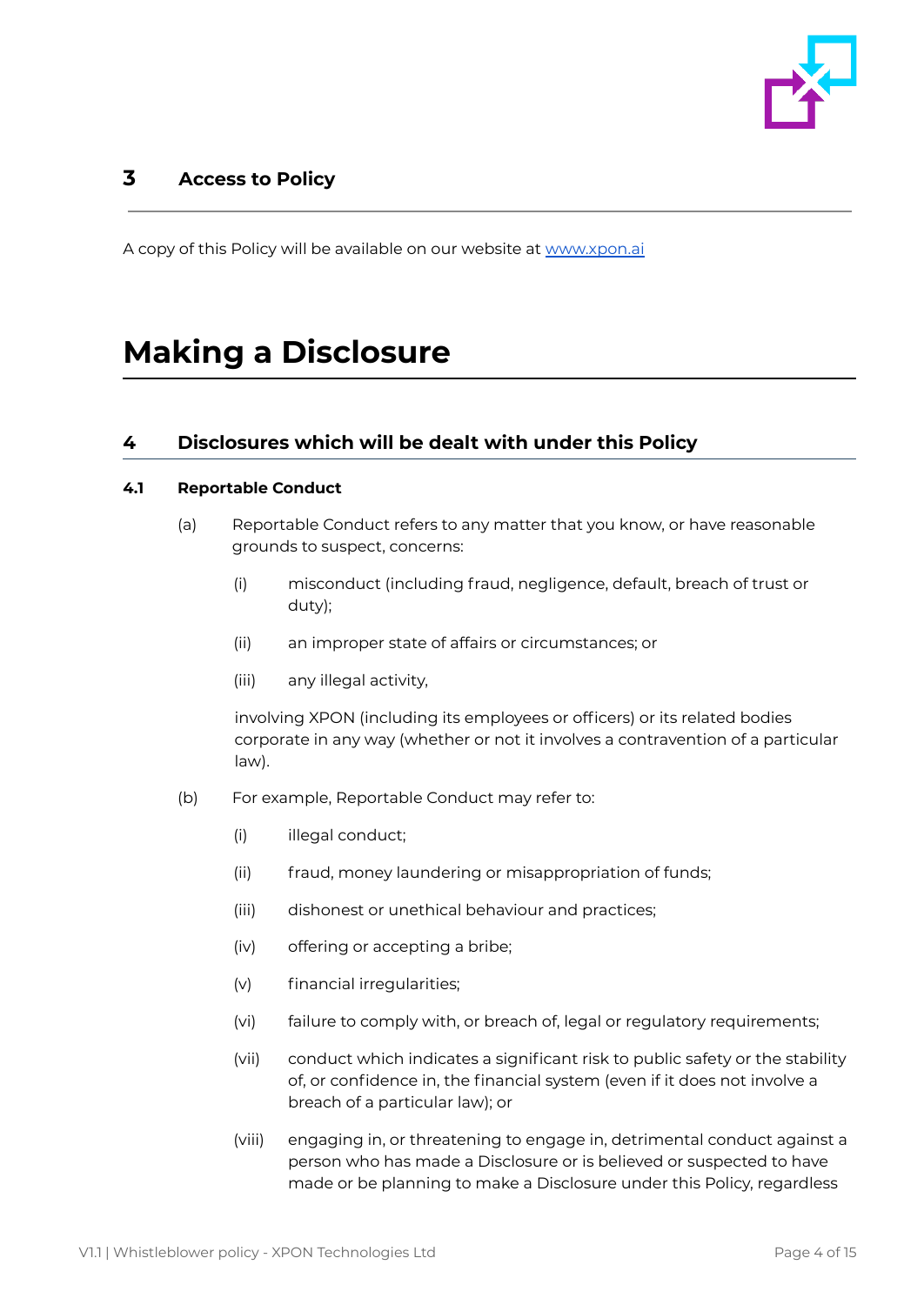

of whether they are an Eligible Whistleblower.

(c) Disclosures made about tax avoidance behaviour or other tax issues in relation to XPON or its related bodies corporate will only be eligible for protection under the Tax Act if you consider the information in your disclosure may assist the recipient to perform their duties under a tax law in relation to that entity.

#### <span id="page-4-0"></span>**4.2 Personal work related grievances**

- (a) Purely personal work-related grievances are not Reportable Conduct and should instead be raised in accordance with our Grievance Handling Policy - Internal Conflicts instead. A personal work-related grievance refers to a matter which concerns your employment (or former employment) which may have implications for you personally, but does not have significant implications for us or our business and does not involve allegations of misconduct or an improper state of affairs or circumstances. Personal work-related grievances might involve:
	- (i) an interpersonal conflict with another employee;
	- (ii) a decision by us that does not involve a breach of workplace laws;
	- (iii) a decision about your engagement, transfer or promotion;
	- (iv) a decision about the terms of your employment;
	- (v) a decision to suspend or terminate your employment; or
	- (vi) a disciplinary decision.
- (b) However, in certain circumstances your concerns about personal work-related grievance should still be raised as a Disclosure under this Policy, such as if:
	- (i) the personal work-related grievance includes information about Reportable Conduct, or your concerns about Reportable Conduct includes or is accompanied by a personal work-related grievance;
	- (ii) the personal work related grievance concerns tax avoidance behaviour or other tax issues;
	- (iii) you know or have reasonable grounds to suspect that the personal work-related grievance concerns a breach of employment or other laws punishable by imprisonment for a period of 12 months or more, represents a danger to the public or otherwise suggests misconduct beyond your personal circumstances; or
	- (iv) you are suffering from or have been threatened with detriment for making a Disclosure in accordance with this Policy, or for seeking legal advice or legal representation about the operation of the whistleblower protections under the Corporations Act or Tax Act (as applicable).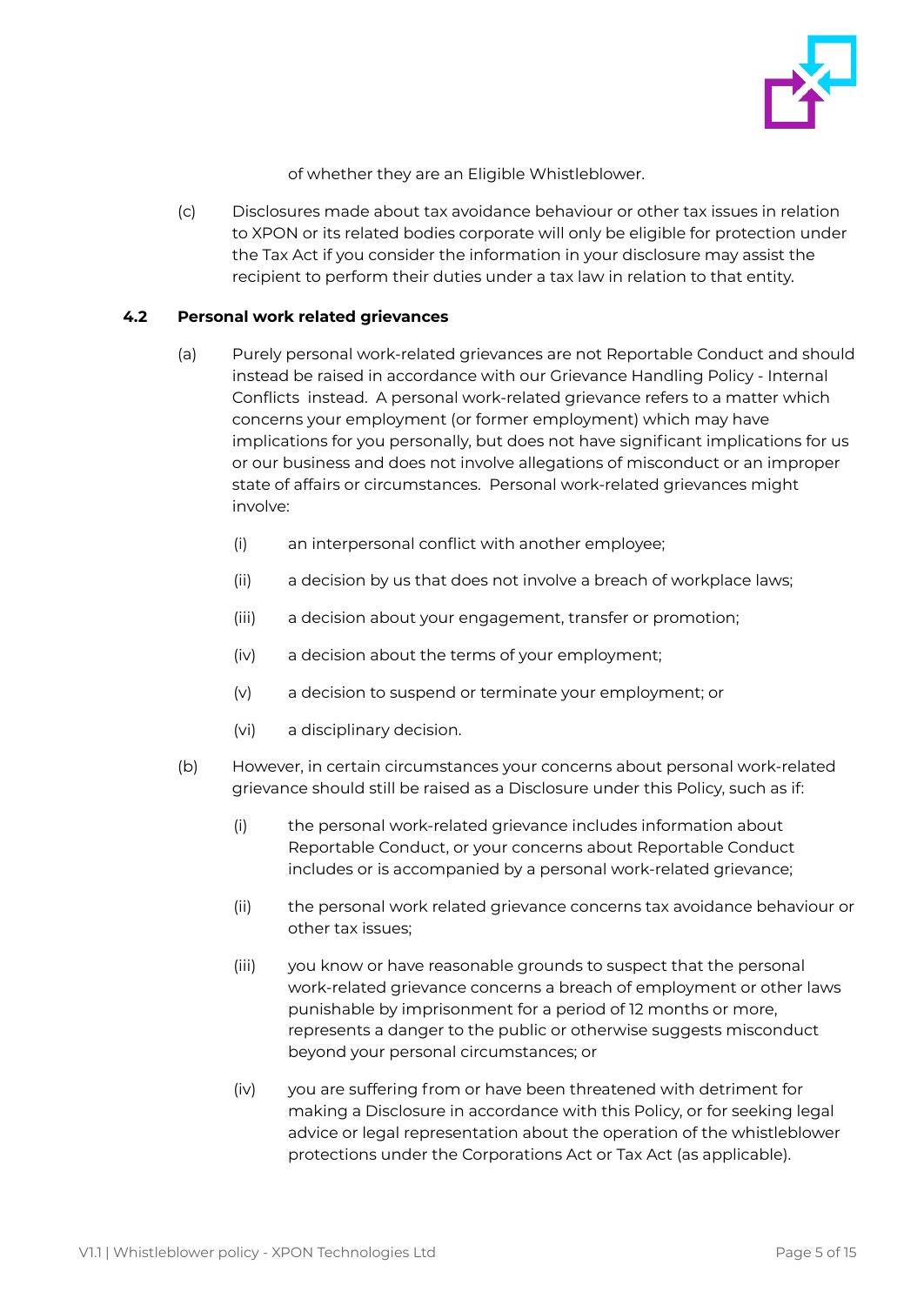

### <span id="page-5-0"></span>**4.3 False reporting**

- (a) A false report of Reportable Conduct could have a significant effect on our reputation and the reputations of other employees and could also cause considerable waste of time and effort. Deliberate false reporting of Reportable Conduct, whether under this Policy or otherwise, will be treated as a serious disciplinary matter.
- (b) While not intending to discourage the reporting of matters of genuine concern, you must ensure that, as far as possible, reports are factually accurate, complete, based on first-hand knowledge, presented in an unbiased fashion (and any possible perception of bias should be disclosed) and without material omission.

## <span id="page-5-1"></span>**5 How to make a Disclosure**

#### <span id="page-5-2"></span>**5.1 All Disclosures**

- (a) Disclosures can be made at any time to an Authorised Disclosure Officer, which are the persons holding the following titles in the organisation:
	- (i) CEO XPON Technologies AU/NZ
	- (ii) CEO XPON Digital
	- (iii) CEO XPON Platforms

Authorised Disclosure Officers can be contacted via [disclosure.officer@xpon.ai](mailto:disclosure.officer@xpon.ai), or on their direct contact details which can be obtained from www.xpon.ai

(b) If you become aware of Reportable Conduct and wish to seek additional information before formally making a Disclosure, you should contact an Authorised Disclosure Officer, ASIC or seek independent legal advice.

#### <span id="page-5-3"></span>**5.2 Disclosures made by Eligible Whistleblowers**

Disclosures made by Eligible Whistleblowers will also be protected under the Corporations Act or Tax Act (as applicable) if they are made to:

- (a) an Authorised Disclosure Officer in accordance with section 5.1;
- (b) an officer or senior manager of XPON or any of its related bodies corporate;
- (c) the internal or external auditor (including a member of an audit team conducting an audit) or actuary of XPON or any of its related bodies corporate;
- (d) [ASIC](https://asic.gov.au/about-asic/asic-investigations-and-enforcement/whistleblowing/how-asic-handles-whistleblower-reports/) for Eligible Whistleblowers in Australia
- (e) a legal practitioner, provided that the Disclosure is made for the purpose of obtaining legal advice or legal representation;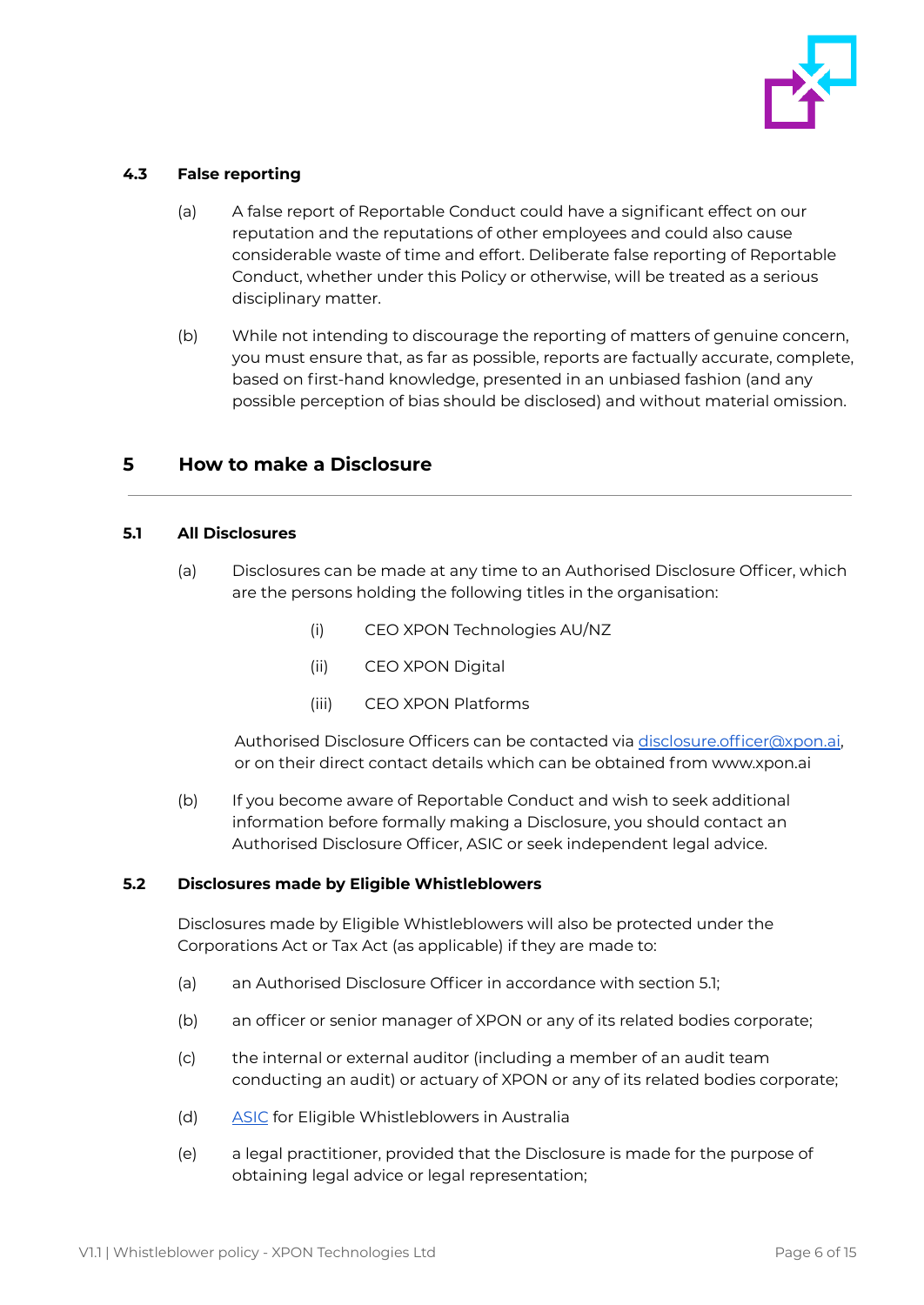

- (f) if the Reportable Conduct relates to tax avoidance behaviour or other tax issues, to, in addition to those persons listed in sections 5.2(a)-5.2(e) above:
	- (i) the Commissioner of Taxation (i.e. the Australian Taxation Office (ATO) for reportable conduct in Australia);
	- (ii) a registered tax agent or BAS agent who provides tax agent or BAS services to XPON or any of its related bodies corporate; or
	- (iii) any other employee or officer of XPON or any of its related bodies corporate who has functions or duties that relate to the tax affairs of that entity;
	- (iv) any other relevant taxation authority in the Eligible Whistleblower's relevant jurisdiction, if applicable;
- (g) a member of the Parliament of the Commonwealth, the Parliament of a State or the legislature of a Territory or a journalist on the grounds of public interest (Public Interest Disclosure), provided that:
	- (i) you have previously made a Disclosure in accordance with this Policy;
	- (ii) at least 90 days have passed since your previous Disclosure was made;
	- (iii) you do not have reasonable grounds to believe that action is being, or has been, taken to address the matters to which your previous Disclosure related;
	- (iv) you have reasonable grounds to believe that making a further Disclosure would be in the public interest;
	- (v) you have provided us with written notice that:
		- (A) includes sufficient information to identify the previous Disclosure; and
		- (B) states that you intend to make a Public Interest Disclosure;
	- (vi) the extent of the information disclosed is no greater than is necessary to inform the recipient of the Reportable Conduct;
- (h) a member of the Parliament of the Commonwealth, the Parliament of a State or the legislature of a Territory or a journalist on the grounds of an emergency disclosure (Emergency Disclosure), provided that:
	- (i) you have previously made a Disclosure in accordance with this Policy;
	- (ii) you have reasonable grounds to believe that the Disclosure concerns a substantial and imminent danger to the health or safety of one or more persons or to the natural environment;
	- (iii) you have provided us with written notice that: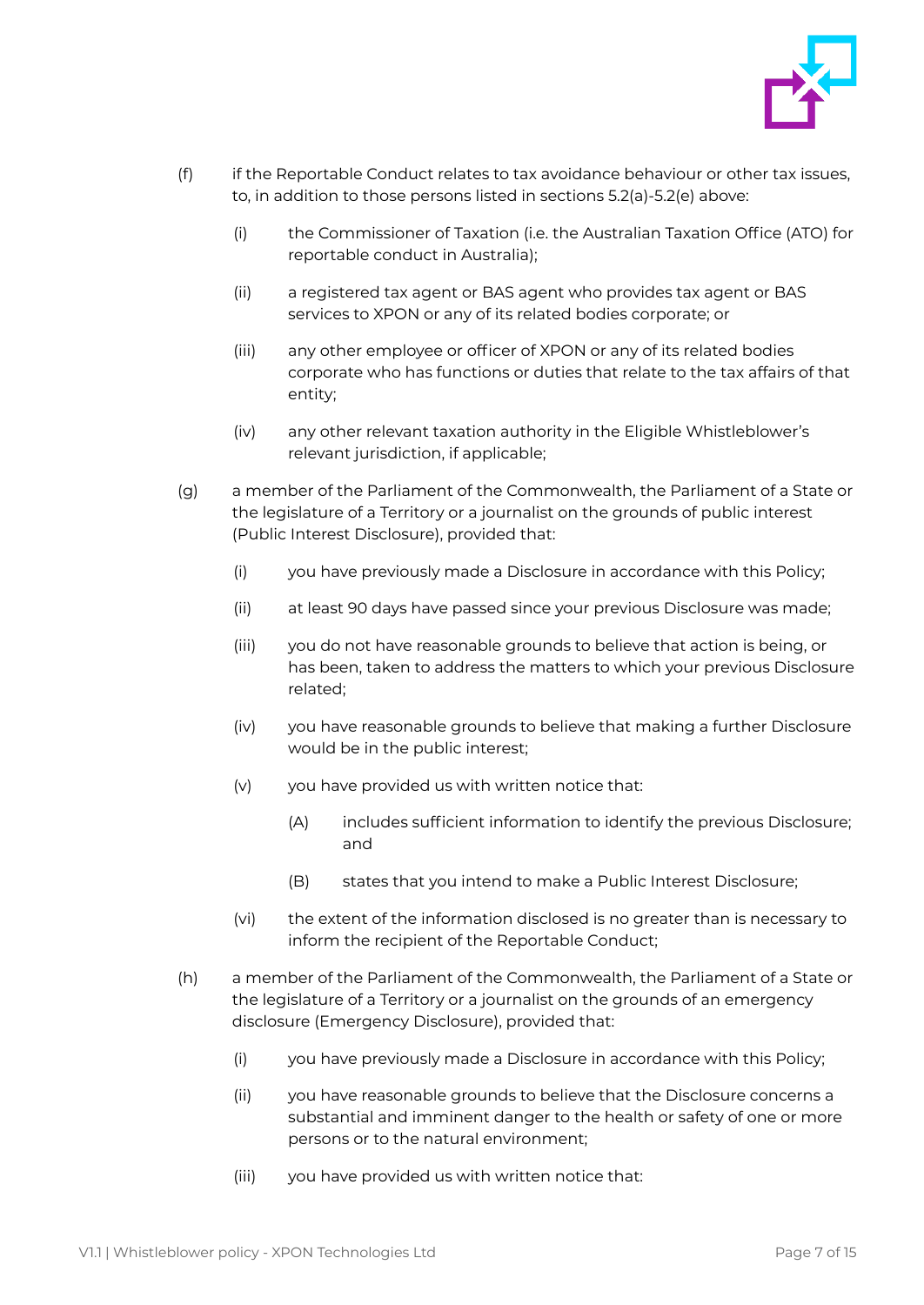

- (A) includes sufficient information to identify the previous Disclosure; and
- (B) states that you intend to make an Emergency Disclosure; and
- (iv) the extent of the information disclosed is no greater than is necessary to inform the recipient of the substantial and imminent danger; or
- (i) any other person in accordance with any relevant law, regulation or other requirement.

## <span id="page-7-0"></span>**5.3 Public Interest Disclosures and Emergency Disclosures**

Public Interest Disclosures and Emergency Disclosures will not be protected under the Tax Act if the Reportable Conduct relates to tax avoidance behaviour or other tax issues.

### <span id="page-7-1"></span>**5.4 Anonymous Disclosures**

- (a) If you do not feel comfortable including details of your identity, you can make an anonymous Disclosure. If you decide to remain anonymous over the course of and after the investigation, no investigations will be carried out to try and identify you.
- (b) However, it is important that you understand that it may be difficult for us to investigate your Disclosure properly if it is made anonymously and we are not able to contact you. If you feel comfortable doing so, we suggest making an anonymous disclosure using an anonymised email address so we can ask you follow up questions or provide you with updates about the status of our investigation.
- (c) If you are an Eligible Whistleblower, you can make an anonymous Disclosure and still be eligible for protection under the Corporations Act or Tax Act (as applicable).

# <span id="page-7-2"></span>**How we deal with Disclosures**

<span id="page-7-3"></span>

| 6                            | <b>Roles and responsibilities</b>                       |  |
|------------------------------|---------------------------------------------------------|--|
|                              |                                                         |  |
| Role                         | <b>Responsibilities</b>                                 |  |
| <b>Authorised Disclosure</b> | Each of the persons listed in section 5.1 who have been |  |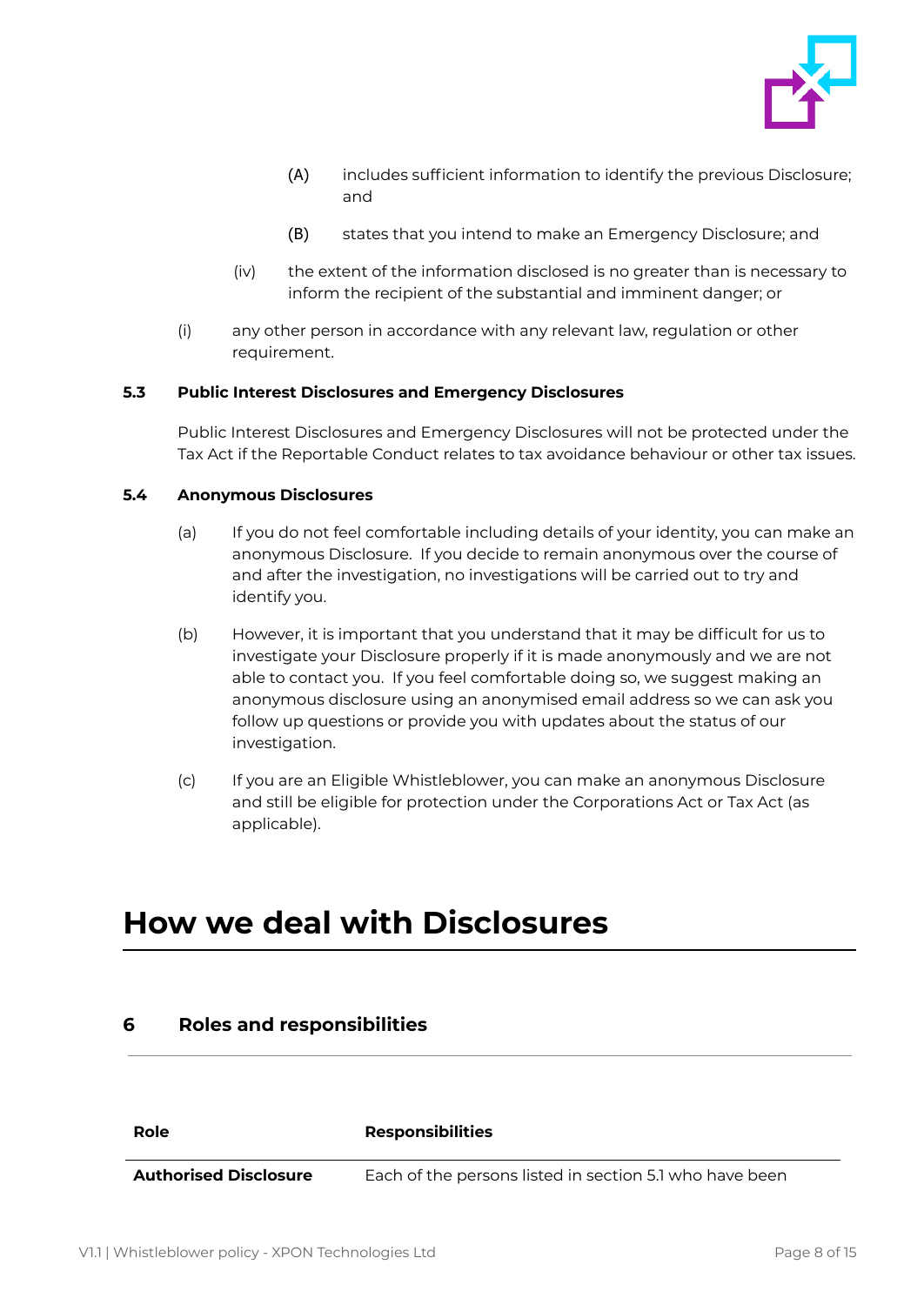

| <b>Officer</b>                                    | authorised by us to receive Disclosures.                                                                                                                                                                                                                                                                                                                  |
|---------------------------------------------------|-----------------------------------------------------------------------------------------------------------------------------------------------------------------------------------------------------------------------------------------------------------------------------------------------------------------------------------------------------------|
| <b>Whistleblower Protection</b><br><b>Officer</b> | The Whistleblower Protection Officer is responsible for<br>safeguarding the interests of Eligible Whistleblowers and<br>ensuring our compliance with any applicable laws and<br>regulations in accordance with this Policy. The<br>Whistleblower Protection Officer is usually also responsible<br>for completing a preliminary review of any Disclosure. |
|                                                   | The Whistleblower Protection Officer will be responsible for<br>appointing the Whistleblower Investigation Officer in<br>relation to a matter in accordance with section 7.1.                                                                                                                                                                             |
| Whistleblower<br><b>Investigation Officer</b>     | The Whistleblower Investigation Officer carries out or<br>supervises the investigation of any Disclosure made in<br>accordance with this Policy to determine whether there is<br>enough evidence in support of the matters raised or,<br>alternatively, to disprove the Disclosure.                                                                       |
| <b>Board</b>                                      | The Board governs and is responsible for the ultimate<br>decision-making power regarding Disclosures made under<br>this Policy.                                                                                                                                                                                                                           |

# <span id="page-8-0"></span>**7 Assessment and investigation of Disclosures**

## <span id="page-8-1"></span>**7.1 Initial assessment of Disclosures**

- (a) Disclosures will initially be referred to the Whistleblower Protection Officer, who will carry out an initial assessment of:
	- (i) the issues raised by the Disclosure, including whether the Disclosure falls within this Policy;
	- (ii) the actual risks of detrimental conduct faced by all individuals involved in the Disclosure (and, where appropriate, take action under sections 7.3 and 7.5); and
	- (iii) the appropriate steps for both responding to the Disclosure and your welfare.
- (b) If the Disclosure is covered by this Policy and further investigation of the matters raised in the Disclosure is considered warranted, your Disclosure will be referred to a Whistleblower Investigation Officer.

## <span id="page-8-2"></span>**7.2 Investigation by Whistleblower Investigation Officer**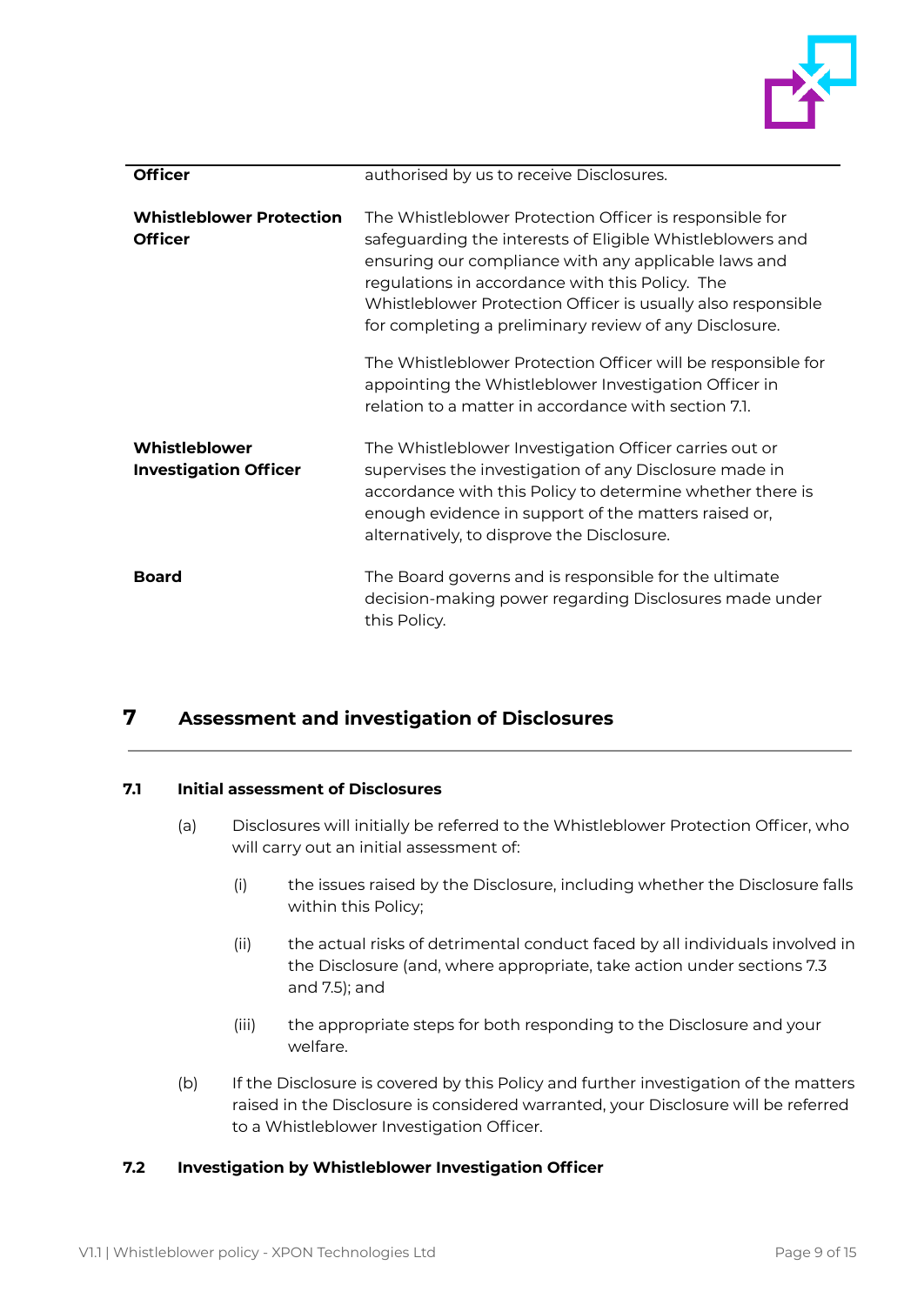

- (a) The objective of an investigation of a Disclosure is to determine whether there is enough information to substantiate or refute the matters reported in the Disclosure.
- (b) Where an investigation needs to be undertaken, we will ensure it is objective, fair and independent. Therefore, any Whistleblower Investigation Officer appointed to investigate your Disclosure will be independent of you and any individuals who are the subject of your Disclosure, as well as any connected staff members.
- (c) The Whistleblower Investigation Officer will usually be a senior employee who has received training on how to investigate Disclosures. If, however:
	- $(i)$  it is considered that additional specialist skills or expertise are necessary; or
	- (ii) if the Disclosure concerns any member of the Board or any senior managers,

an external investigator may be appointed to conduct the investigation, either in conjunction with, or independently of, an internal Whistleblower Investigation Officer.

## <span id="page-9-0"></span>**7.3 Ongoing support and protection by Whistleblower Protection Officer**

Unless you have chosen to remain anonymous and cannot be contacted, after the Whistleblower Protection Officer has completed their initial assessment of your Disclosure, they will discuss with you what kind of support you need. For instance, it might be appropriate for you to have:

- (a) a leave of absence during the investigation;
- (b) alternative employment arrangements (such as working from home);
- (c) counselling or other professional services for the distress caused by the Reportable Conduct which led to the Disclosure being made by you; and
- (d) assistance in developing strategies to help you minimise and manage stress, time or performance impacts, or other challenges resulting from your Disclosure or its investigation.

## <span id="page-9-1"></span>**7.4 Keeping you informed**

Unless you have chosen to remain anonymous and cannot be contacted, we will (through the Whistleblower Protection Officer):

- (a) confirm receipt of the Disclosure by the Whistleblower Investigation Officer and to establish a process, including expected timeframes, for reporting to you the progress of the investigation;
- (b) contact you as soon as practicable after the Disclosure has been referred to the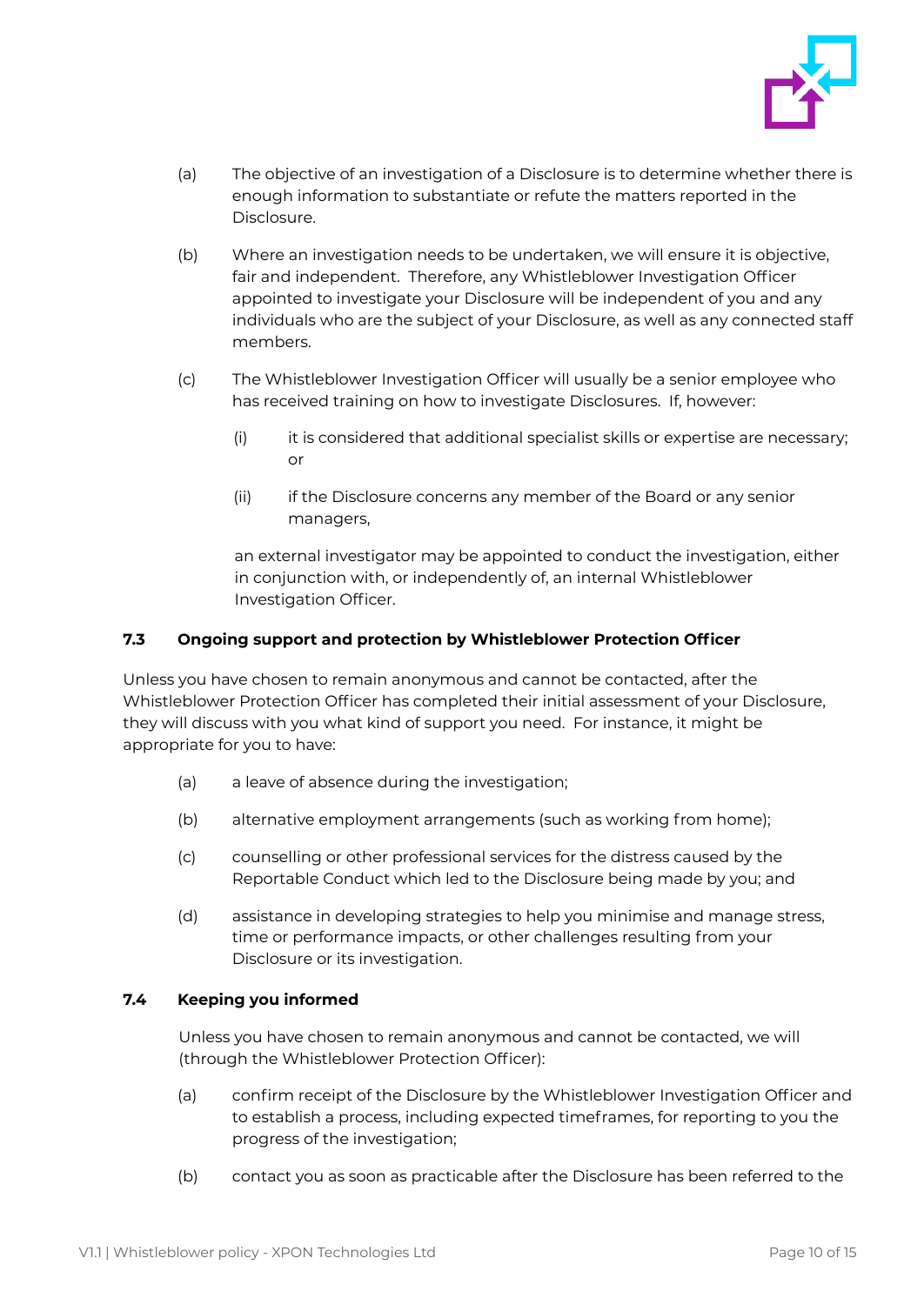

Whistleblower Investigation Officer to discuss whether you require any additional support;

- (c) inform you at the earliest possible opportunity if the Whistleblower Investigation Officer determines that there is insufficient information to warrant further investigation; and
- (d) inform you of the final outcome of the investigation.

### <span id="page-10-0"></span>**7.5 Ensuring fair treatment of individuals mentioned in a Disclosure**

The Whistleblower Protection Officer will also ensure that:

- (a) if practical and appropriate to do so, the details of individuals mentioned in the Disclosure are handled confidentially;
- (b) any person who is the subject of a Disclosure will be advised about the subject matter of the Disclosure as and when required by principles of natural justice and procedural fairness and before any action is taken; and
- (c) any person who is the subject of a Disclosure receives appropriate support services.

# <span id="page-10-1"></span>**8 Support and protection of whistleblowers**

#### <span id="page-10-2"></span>**8.1 Protecting your identity**

- (a) All Disclosures will be treated confidentially, regardless of whether or not you are an Eligible Whistleblower. Your identity and any information you disclose will not be provided to anyone who is not involved in the investigation of your Disclosure unless permitted by law (such as if we disclose such details to ASIC, the Australian Federal Police, for Eligible Whistleblower;s in Australia, or a legal practitioner), or you have consented to us doing so.
- (b) If you make a Disclosure that includes details of your identity, or any other information which could be used to identify you, the Authorised Disclosure Officer who received your Disclosure will ask you to consent to this information being disclosed to the Whistleblower Protection Officer and Whistleblower Investigation Officer.
- (c) If you do not wish for this information to be included, your Disclosure will be de-identified before it is escalated for investigation. For example, this may include:
	- (i) redacting your personal information;
	- (ii) referring to you in a gender-neutral context; and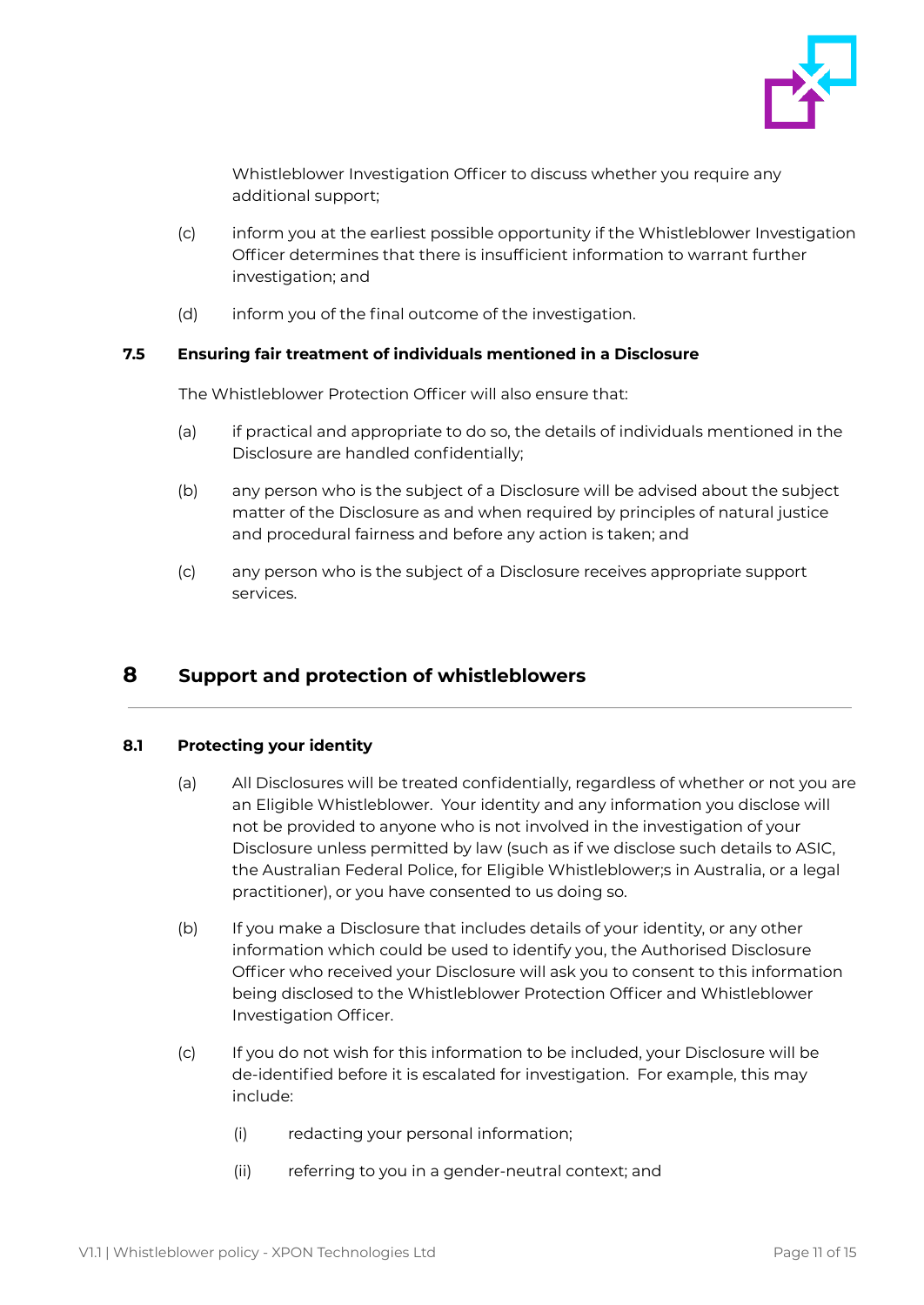

- (iii) working with you to find any other information within your Disclosure that could inadvertently identify you.
- (d) Alternatively, you may choose to adopt a pseudonym for the purposes of your Disclosure. This may be suitable where your identity is known to the Authorised Disclosure Officer to whom you made your Disclosure and the Whistleblower Protection Officer, but you would prefer not to disclose your identity to anyone else (including the Whistleblower Investigation Officer).
- (e) All documents and other materials relating to your Disclosure will be stored and dealt with securely.

### <span id="page-11-0"></span>**8.2 Protection from detrimental conduct**

- (a) This Policy, and particularly the measures set out in section 7.3, are designed to ensure that no person will be subject to, or threatened with, detrimental conduct (whether by act or omission) by us, our employees or anyone else whose conduct is within our control if that person believes or suspects that another person:
	- (i) has made;
	- (ii) may have made;
	- (iii) proposes to make; or
	- (iv) could make;

a Disclosure, and the belief or suspicion is the reason, or part of the reason, for their conduct towards that person.

- (b) Examples of detrimental conduct could include:
	- (i) dismissal as an employee;
	- (ii) injury in the course of the person's employment;
	- (iii) alteration of a person's position or duties within their employment to their disadvantage;
	- (iv) discrimination between the person and other employees;
	- (v) harassment or intimidation;
	- (vi) harm or injury, including psychological harm;
	- (vii) damage to the person's property;
	- (viii) damage to the person's reputation;
	- (ix) damage to the person's business or financial position; or
	- (x) any other damage,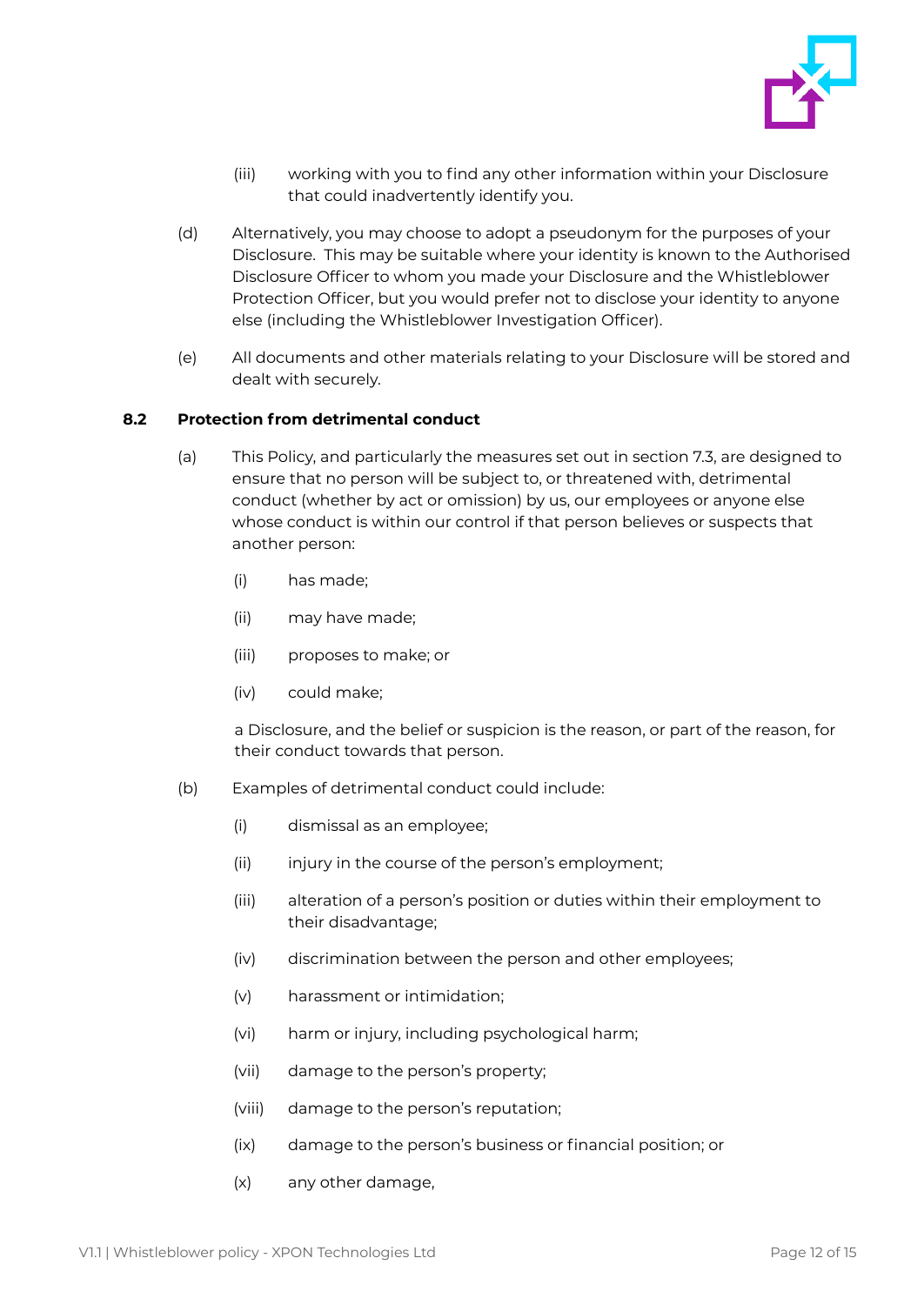

but will not include situations where the conduct is appropriate in the circumstances, such as:

- (xi) administrative action that is reasonable for the purpose of protecting the person from detrimental conduct (such as the actions detailed above); and
- (xii) managing unsatisfactory work performance, if the action is in line with our performance management framework.
- (c) You can seek compensation and other remedies through the courts if:
	- (i) you suffer detrimental conduct because of a Disclosure (whether or not it was you who made the Disclosure); and
	- (ii) we fail to take reasonable precautions and exercise due diligence to prevent that detrimental conduct.

### <span id="page-12-0"></span>**8.3 Civil, criminal and administrative liability protection**

- (a) If you are an Eligible Whistleblower, you are also protected from any of the following in relation to your Disclosure:
	- (i) civil liability (e.g. any legal action against you for breach of an employment contract, duty of confidentiality or another contractual obligation);
	- (ii) criminal liability (e.g. attempted prosecution of you for unlawfully releasing information, or other use of the Disclosure against you in a prosecution (other than for making a false disclosure)); and
	- (iii) administrative liability (e.g. disciplinary action for making the Disclosure).
- (b) However, it is important that you understand that these protections do not apply in relation to any misconduct you have engaged in that is revealed in your Disclosure.

#### <span id="page-12-1"></span>**8.4 Concerns about breaches of confidentiality and victimising behaviour**

- (a) It is against the law for us to fail to take reasonable precautions to protect you from actual or threatened detrimental conduct (see section 8.2). It is also against the law for us to breach your confidentiality if you are an Eligible Whistleblower (see section 8.1).
- (b) If you believe that your confidentiality may have been breached or that you have been subject to, or threatened with, any detrimental conduct, we encourage you to raise your concerns with the Whistleblower Protection Officer in the first instance who will escalate the matter as a separate Disclosure. However, you may also lodge a complaint directly with ASIC and seek independent legal advice.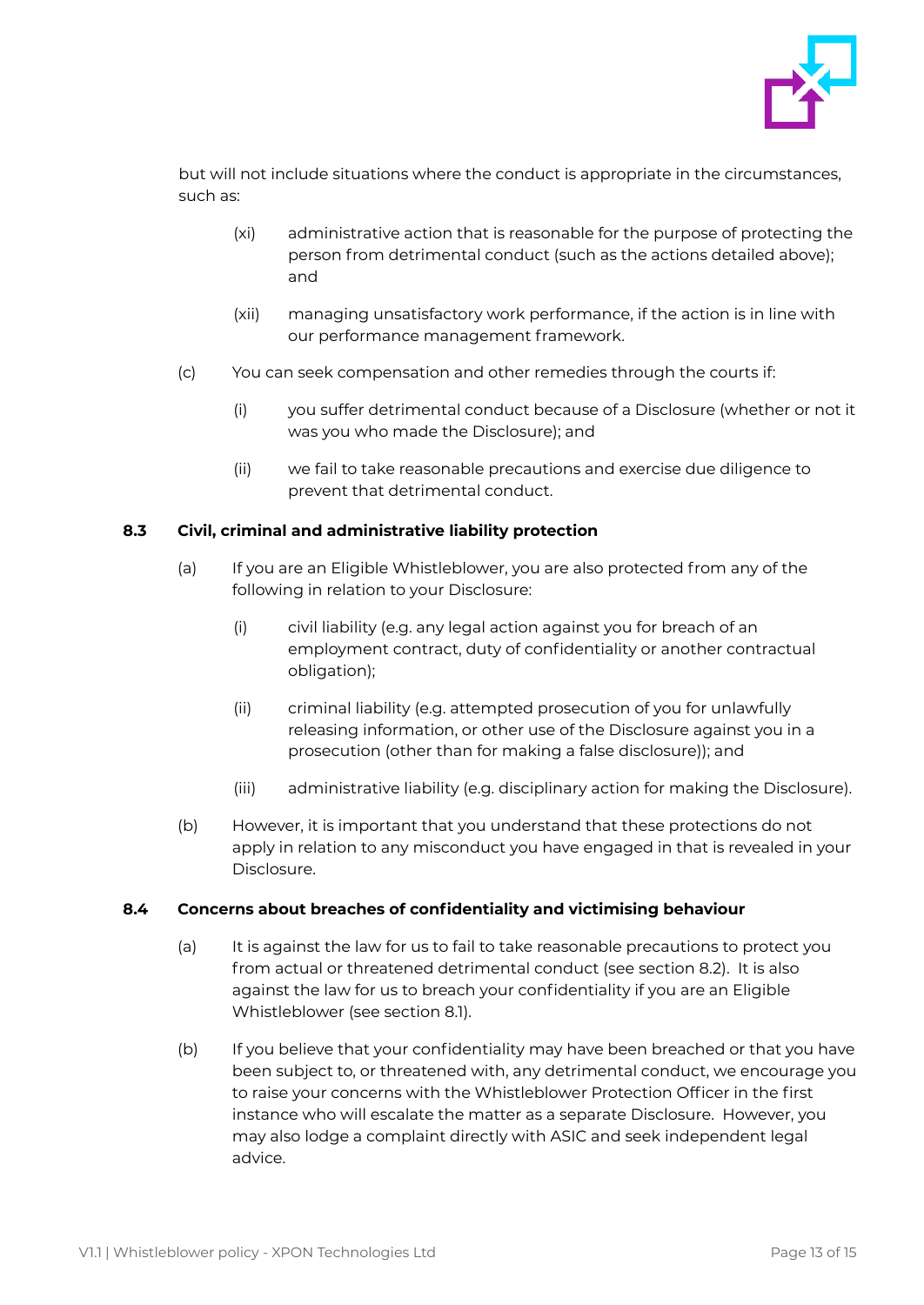

## <span id="page-13-0"></span>**9 Reports and recommendations**

- (a) At the end of an investigation, the Whistleblower Investigation Officer will submit a de-identified report to the Board. The report will summarise the conduct of the investigation and the evidence collected, draw conclusions about the extent of any Reportable Conduct and recommend an appropriate course of action to remedy any Reportable Conduct and ensure that it does not recur.
- (b) A copy of the report will also be provided to the Whistleblower Protection Officer, who will provide you with a copy and maintain a de-identified record of all concerns raised and actions taken under this Policy.

# <span id="page-13-1"></span>**Ensuring the ongoing effectiveness of this Policy**

# <span id="page-13-2"></span>**10 Training**

- (a) We will implement an induction and regular ongoing program to ensure all employees are aware of this Policy and their rights and obligations under it.
- (b) We will also ensure that all individuals with roles and responsibilities under the Policy receive induction and regular ongoing training in relation to receiving and handling Disclosures, including training relating to confidentiality and the prohibitions against detrimental conduct.

# <span id="page-13-3"></span>**11 Review of this Policy**

This Policy will be reviewed by the Board at least once every three years to ensure it remains consistent with all relevant legislative requirements, as well as the changing nature of our business operations.